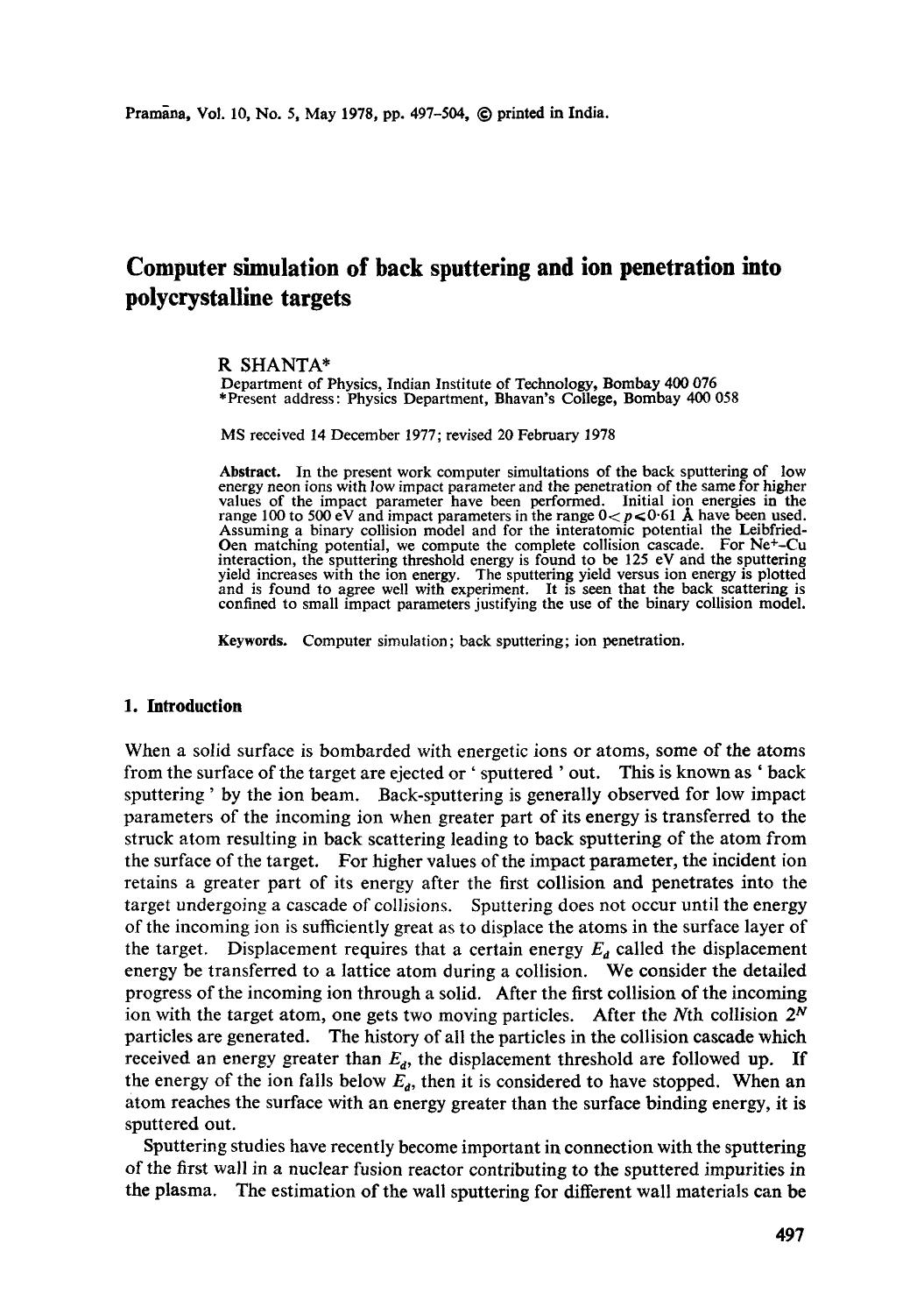easily done by means of computer simulation based on a convenient mathematical model of the physical experiment.

The sputtering effect at a solid surface is determined by the sputtering yield  $S$ , i.e. the average number of target atoms leaving the bombarded surface per incident ion. Section 2 deals with the simulation of the sputtering process and gives a brief outline of the mathematical model employed here. The next section gives the results and discussions.

## **2. Simulation of the sputtering process and the mathematical model**

We consider low energy neon ions in the energy range 100 to 500 eV with impact parameters in the range.  $0.0 < p \le 0.61$  A incident on polycrystalline copper target. In this energy range only elastic collisions take place.

In the simulation the incident neon ion undergoes collisions with the target atom and is then back sputtered or undergoes further collisions with the target atom and is then back sputtered or penetrates into the target. The following assumptions have been made:

- (i) A random distribution of target atoms
- (ii) Only two-body elastic collisions are considered
- (iii) A target atom can only be knocked out if the energy transfer is greater than  $E_d$ , the displacement threshold energy. For copper  $E_d$  is 25 eV.
- (iv) A target atom which has reached the surface can leave the target only if it has sufficient energy to overcome the surface potential. The surface potential  $E<sub>d</sub>$ is assumed to be 5 eV.

For the interaction potential we use the Böhr potential

$$
V(r) = \frac{E_B a_B}{2r} \exp(-r/a_B) \tag{1}
$$

**where** 

$$
E_B = \frac{2Z_1Z_2e^2}{a_B}, \ a_B = \frac{a_0}{(Z_1^{2/3} + Z_2^{2/3})^{1/2}} \tag{2}
$$

and

 $a_0 = 0.529$  Å, radius of the first Böhr orbit in a hydrogen atom.

For a head-on-collision the distance of closest approach  $R_0$  is given by

$$
V(R_0) = E_R \tag{3}
$$

where  $E_R$  is the energy of relative motion.

$$
E_R = \left(\frac{A}{1+A}\right)E \text{ and } A = \frac{M_2}{M_1}
$$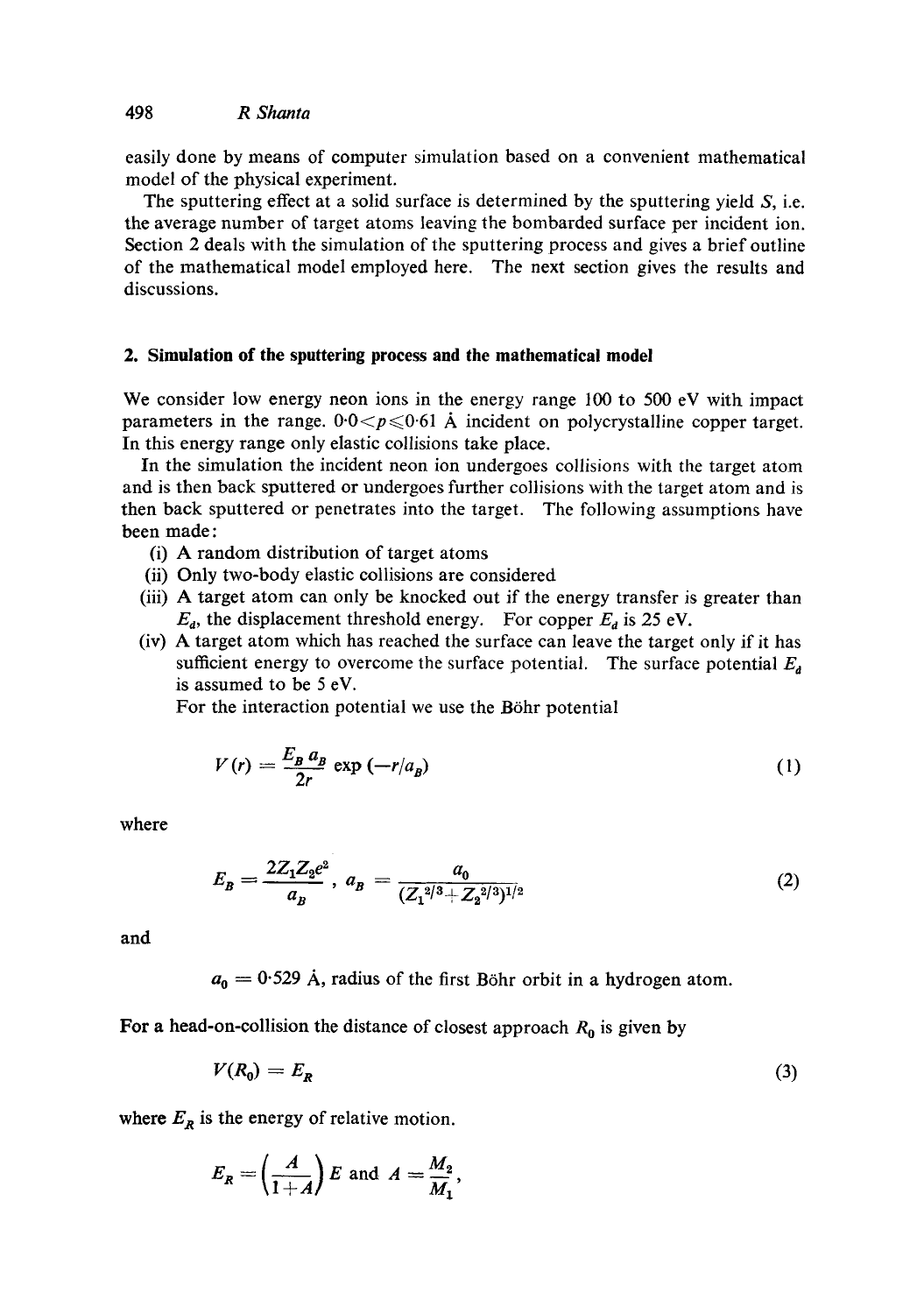$M_1$  and  $M_2$  being the masses of the primary and struck particles respectively and E the primary energy. We have

$$
R_0 = 2R = \frac{ka_0}{(Z_1^{2/3} + Z_2^{2/3})^{1/2}} \log \frac{Z_1 Z_2 e^2}{2R E_R}
$$
(4)

where  $R$  is the hard sphere radius and  $k$  is an adjustable parameter.

The displacement mean free path  $\lambda_d$  in the hard sphere approximation is given by

$$
\lambda_d = \frac{1}{n \pi \left( 2R \right)^2} \tag{5}
$$

where  $n$  is the number of target atoms per unit volume.

The range (Holmes and Leibfried 1960) of the incident energetic particle may be easily estimated in terms of the mean free paths and scattering angles:

$$
\text{Range} = \lambda_d + \lambda_1 \cos \phi + \lambda_2 \cos \phi \cos \phi' + \dots \tag{6}
$$

where the  $\lambda$ 's are the mean free paths and  $\phi$ ,  $\phi'$ , etc., are the scattering angles of the incident particle at each collision. Similarly the projected range for any of the struck atoms along the direction of the normally incident particle may be easily estimated.

Range=Initial depth of the particle from the target surface+the projected range. When the range thus estimated is equal to zero or is equal to the thickness of the target, we consider the energy of the atom. If it is equal to or greater than the surface binding energy, the atom is sputtered. The sputtering yield, that is the number of atoms sputtered per incident ion, is computed.

In this analysis we compute the impact parameter of the incident ion or any of the struck atoms at each collision while tracing the cascade of collisions. This is done as follows :—

The real potential is the Böhr potential as given by  $(1)$ . One method of obtaining simple analytical expression for the impact parameter is to replace the real potential  $V(r)$  extending to infinity by an approximate cut off potential  $V_m(r)$  which matches V as well as possible. We use a truncated matching potential of Leibfried and Oen (1962):

$$
V_m(r < C) = B(C|r - 1)
$$
  

$$
V_m(r \ge C) = 0
$$
 (7)

 $B$  and  $C$  are constants which may be easily found by matching the potential given by (7) to the real potential (1).

When the primary is projected at the target atom, under the influence of the interatomic potential, it is deflected from its trajectory through a centre of mass angle  $\theta$  which can be shown to be

$$
\theta = \pi - 2 \int_{R_0}^{\infty} \frac{pdr}{r^2 f(r)}
$$
\n
$$
\text{where } f(r) = \left(1 - \frac{p^2}{r^2} - \frac{V(r)}{E_R}\right)^{1/2}
$$
\n(8)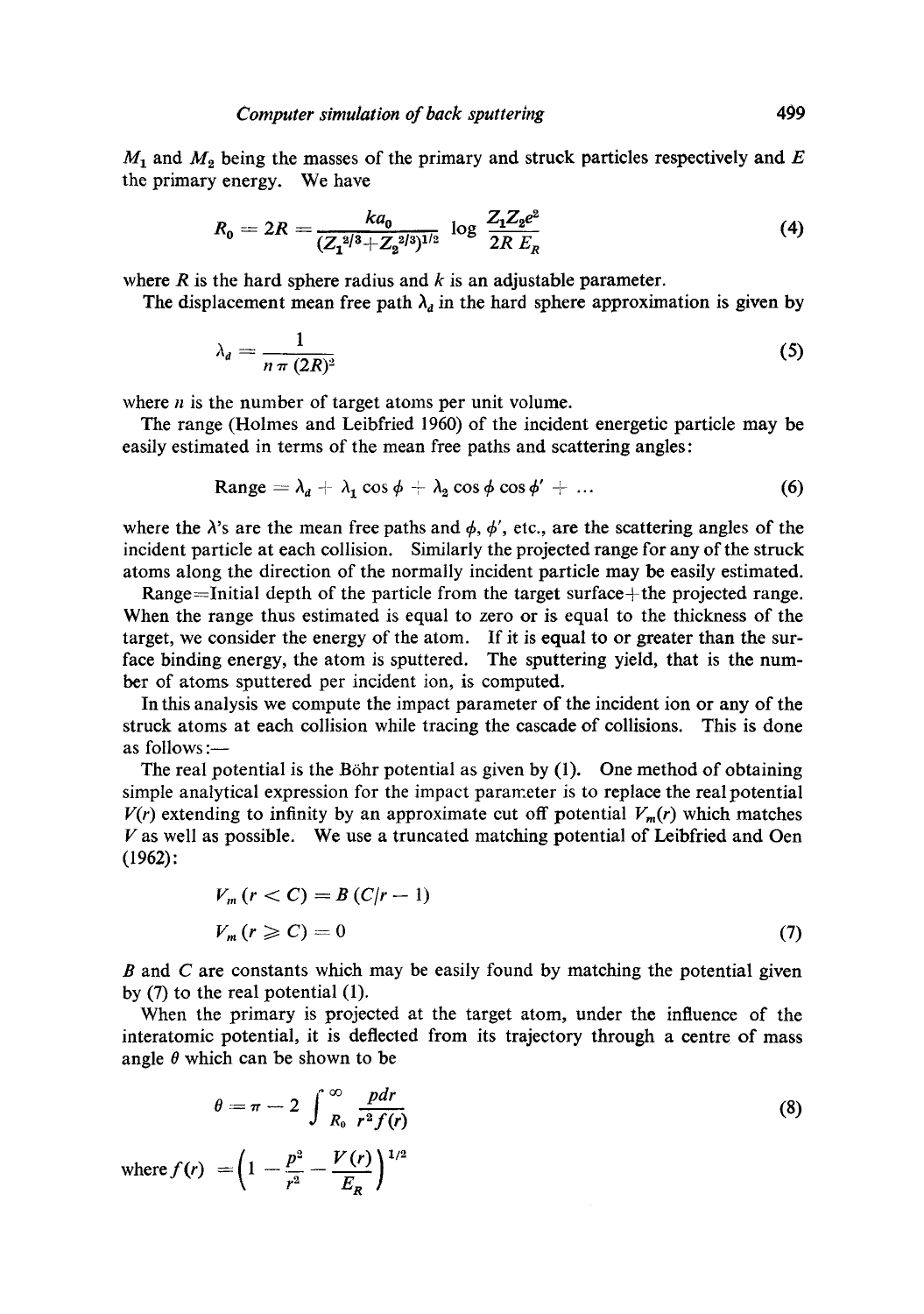*500 R Shanta* 

and  $R_0$  is the distance of closest approach of the composite particle to the centre of force defined by  $f(R_0) = 0$ .

$$
f(R_0) = \left(1 - \frac{p^2}{R_0^2} - \frac{V(R_0)}{E_R}\right)^{1/2} = 0.
$$
\n(9)

For any given **<sup>p</sup>**

$$
R_0 = p \left( \frac{E_R}{E_R - V(R_0)} \right)^{1/2}.
$$
 (10)

The matching between the potential given by (7) to the real potential is done at  $R_0$ . For this potential the constants  $B$ ,  $C$  and the impact parameter  $p'$  are given by (Leibfried and Oen 1962):

$$
B = -[V(R_0) + R_0 V'(R_0)] \tag{11}
$$

$$
C = R_0 \left( 1 + \frac{V(R_0)}{R_0 V'(R_0)} \right)^{-1}
$$
 (12)

$$
p'^2(T) = \left(\frac{BC}{2E_R}\right)^2 \frac{\left(1 - \frac{T}{T_m}\right)}{\left(1 + \frac{B}{E_R}\right)\left(\frac{T}{T_m}\right) + \left(\frac{B}{2E_R}\right)^2}
$$
(13)

where T is the energy transfer and  $T_m$  is the maximum energy transfer. The expression for  $\theta$  can be rewritten as

$$
\theta = \pi - 4 p_0 \int_0^1 \frac{du}{\left\{ p^2 (2 - u^2) + \frac{R_0^2}{E u^2} \left[ V (R_0)^{-} V (u) \right] \right\}^{1/2}}
$$
(14)

where  $r = R_0 / (1 - u^2)$ . Scattering angle  $\phi$  in the laboratory system is given by

$$
\tan \phi = A \sin \theta / (1 + \cos \theta). \tag{15}
$$

Recoil angle  $\psi$  is given by

$$
\psi = \frac{\pi}{2} - \frac{\theta}{2}.\tag{16}
$$

The energy transferred to the struck atom is given by

$$
T = (1 - \alpha) E \sin^2\left(\frac{\theta}{2}\right) = T_m \sin^2\left(\frac{\theta}{2}\right)
$$
 (17)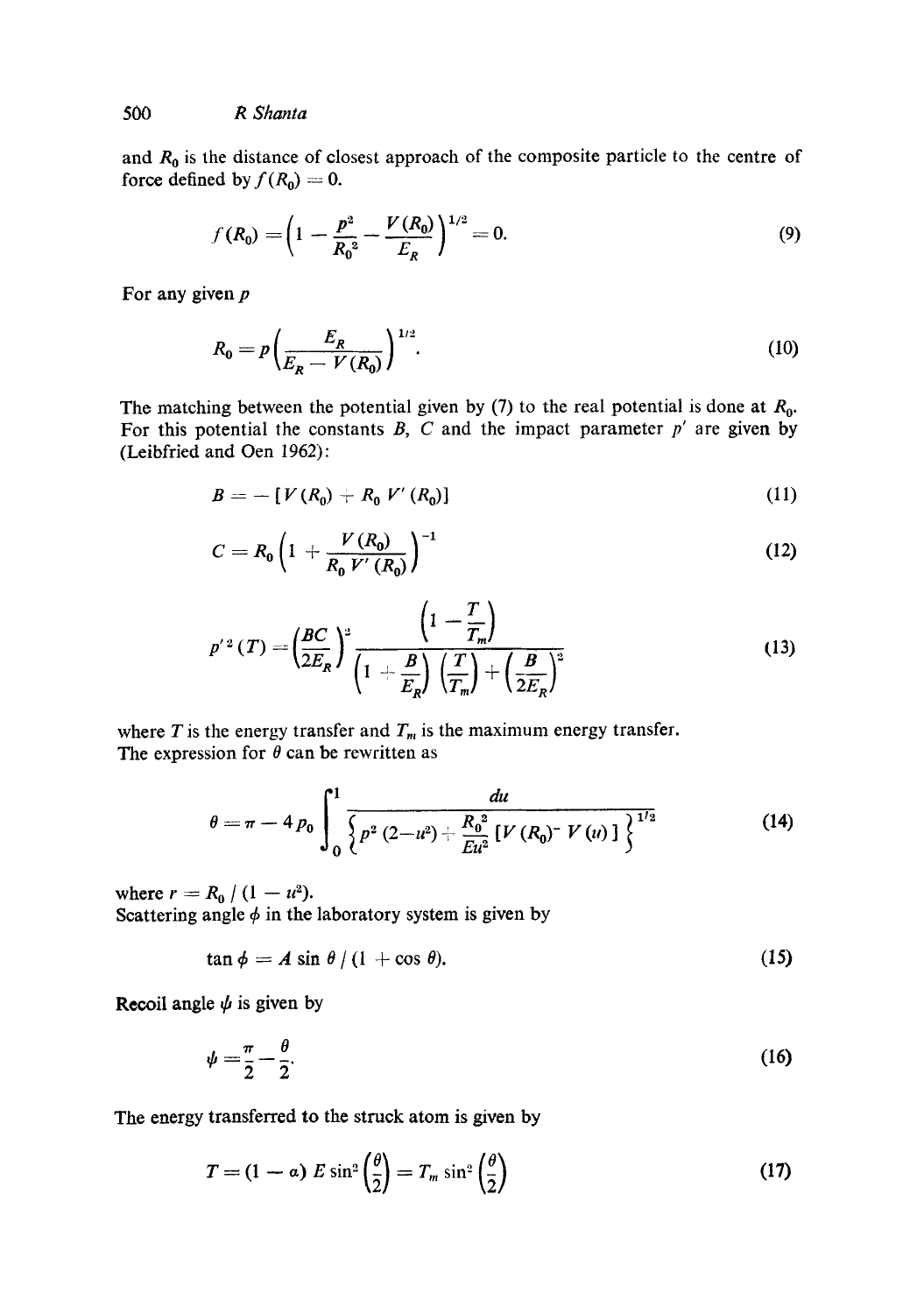where  $\alpha = [(A-1)/(A+1)]^2$  and  $T_m$  is the maximum energy transfer. The energy retained by the primary in a collision of deflection angle  $\theta$  is thus

$$
E'=E-T=E a \sin^2 \frac{\theta}{2}.
$$
 (18)

## **3. Results and discussion**

We study the collision cascade development of  $Ne<sup>+</sup>$ -Cu interaction in the energy range 100-500 eV. We find that the sputtering threshold energy is 125 eV. For low impact parameters in the range  $0.04$  to  $0.19$  Å back-sputtering is observed. For higher impact parameters the ion penetrates into the target creating a cascade of collisions. Figures 1 and 2 show the collision cascade generated by 200 eV and 500 eV neon ions for  $p = 0.13$  A. Back sputtering is observed in both the cases. For 500 eV ion the cascade of collisions generated is more widespread than for the 200 eV ion. Figures 3 and 4 show the collision cascade for 200 eV and 500 eV ions for  $p = 0.55$  Å. In this case there is no back-sputtering. The incident ion penetrates somewhat deeper into the target and the collision cascade is wider for 500 eV than for 200 eV incident ion energy.

For 500 eV neon ions incident normally on copper target with different impact parameters, the scattering and recoil energy after the first collision are plotted versus the impact parameter in figure 5. Large scattering angles and recoil energies are observed for low impact parameters resulting in back sputtering after two or three collisions. This also justifies the use of a binary collision model. In figure 6 the sputtering yield is plotted versus the incident ion energy for  $Ne<sup>+</sup>-Cu$ . The experimental points are due to Wehner *et al* (1961). The agreement between theory and



Figure 1. Collision cascade for 200 eV neon ions incident on copper target for the impact parameter  $p=0.13$  Å. Open circles represent the target atoms and closed circles the incident ion and the numbers their energies in eV.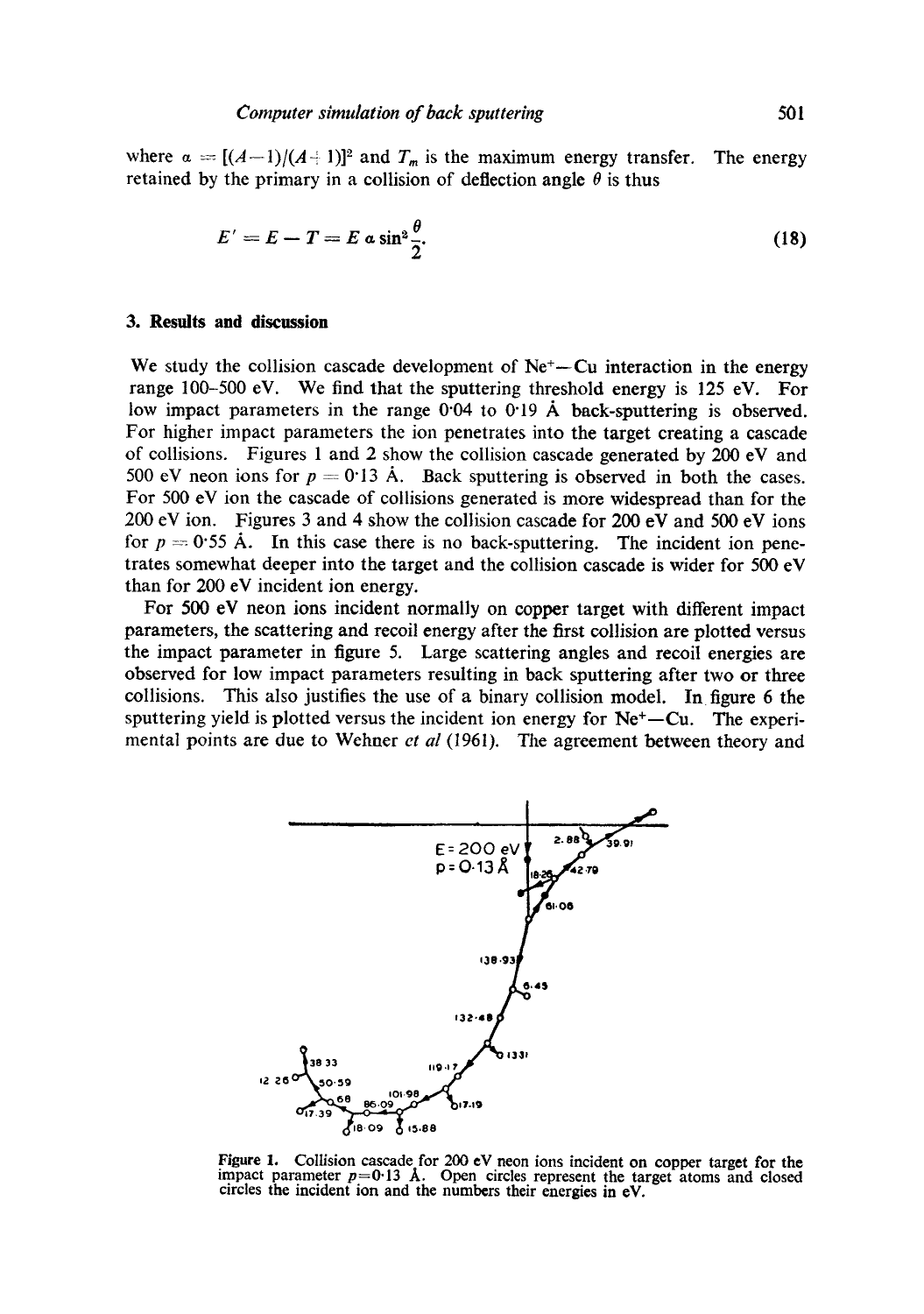**502** *R Shanta* 



Figure 2. Collision cascade for 500 eV neon ions incident on copper target for the impact parameter  $p=0.13$  A. Details as in figure 1.



Figure 3. Collision cascade for 200 eV neon ions incident on copper target for the impact parameter  $p=0.55$  Å. Details as in figure 1.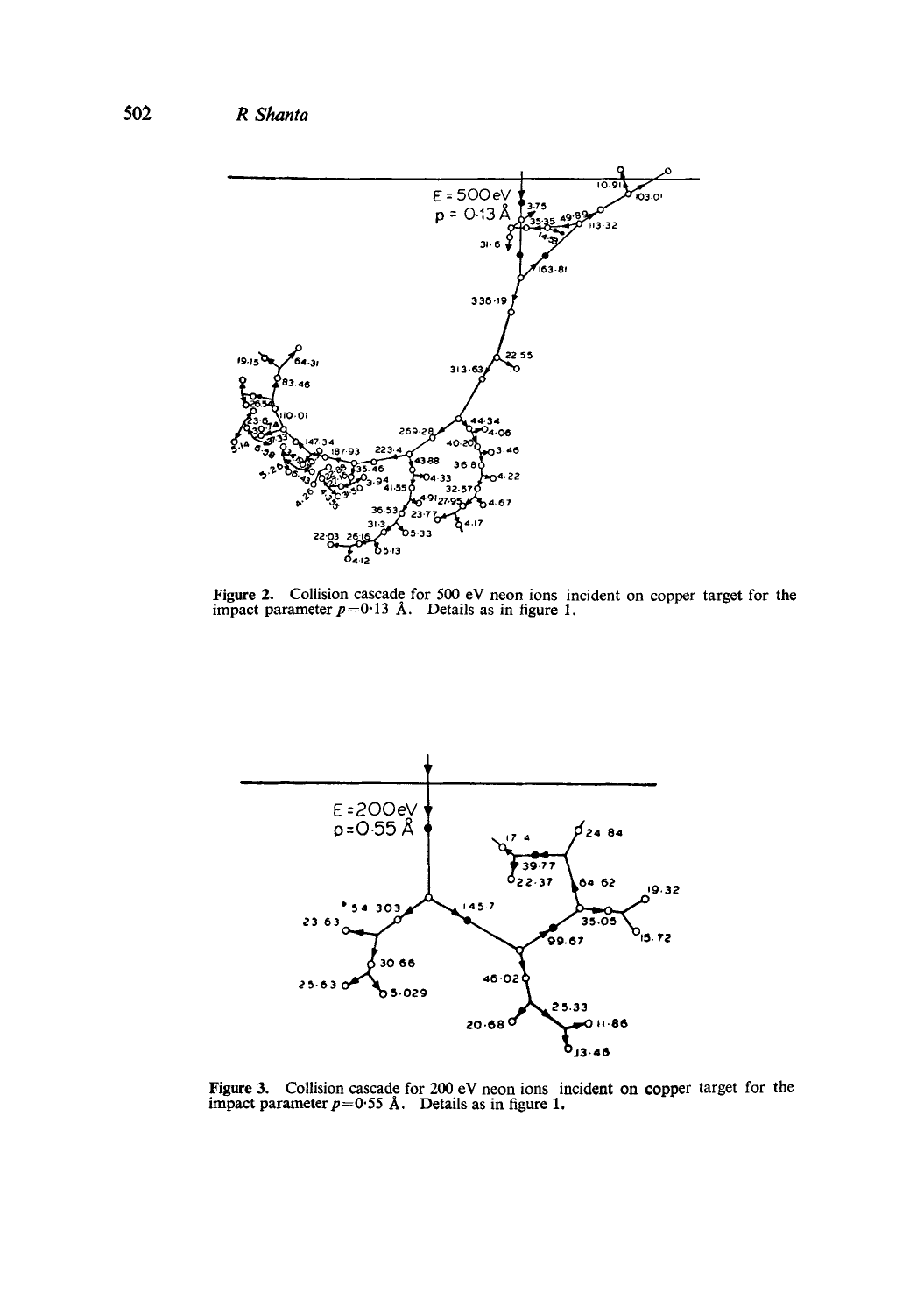

**Figure 4.** Collision casade for 500 eV neon ions incident on copper target for the impact parameter  $p=0.55$  Å. Details as in figure 1.



Figure 5. Scattering angles and recoil energies after first collision vs impact para-meter for 500 eV neon ions incident on copper target. Solid line represents the scattering angle vs impact parameter and dashed line represents the recoil energies vs impact parameter.